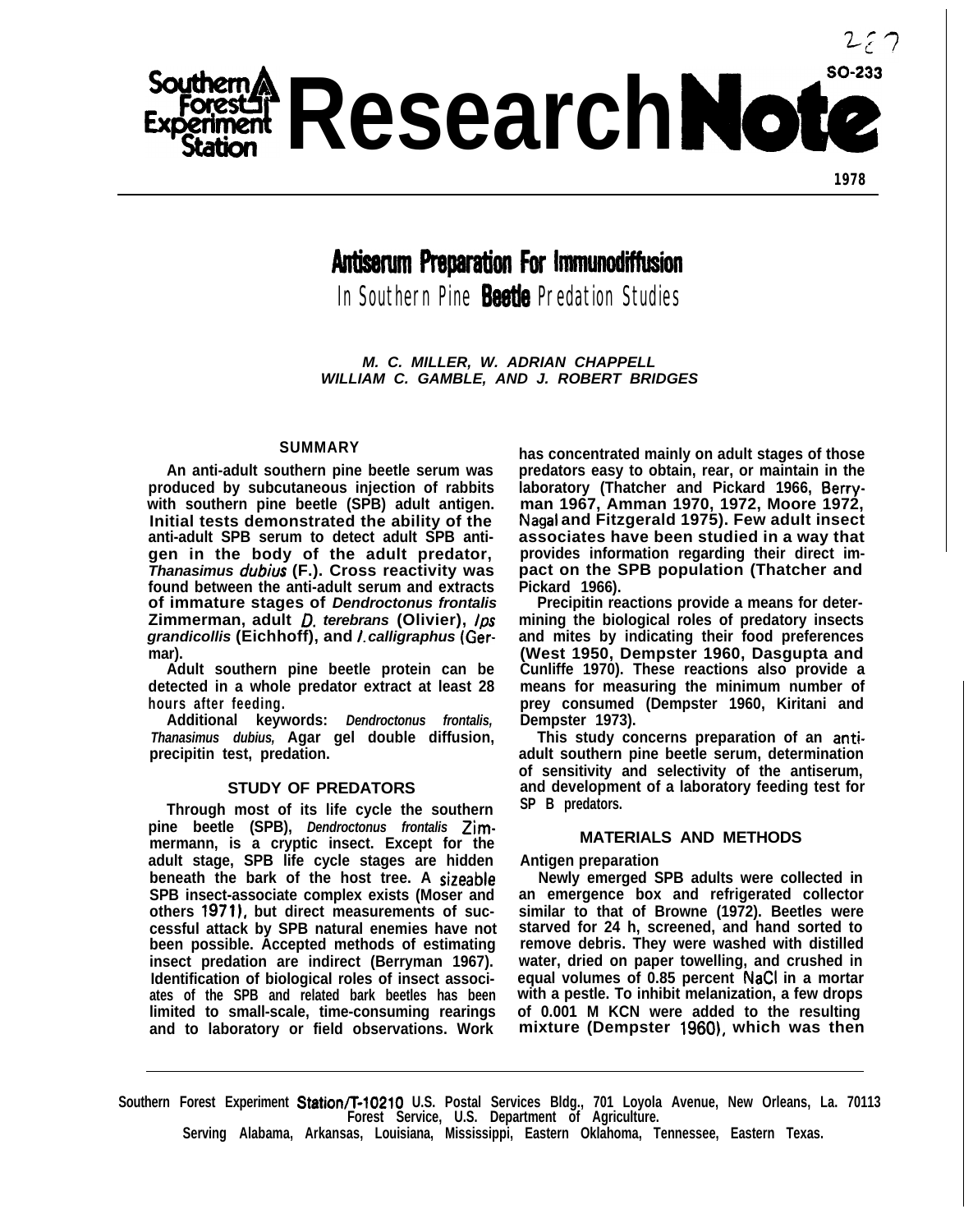**stored at 4°C in 30-ml portions for 24 h. Gross beetle fragments were removed by filtration through glass wool and cheesecloth. When filtering was completed, the glass wool was compressed to extract the liquid, which was then centrifuged at 23,500 g for 30 min. at 4°C and filtered sequentially through Gelman MetricaTM" 5.0,1.2,0.8,0.45, and 0.20 urn pore filters. Before the liquid was sterilized with the 0.20 urn filter, a sample of supernatant was taken for protein determination (Lowry and others 1951). The antigen contained 2.8 mg/ml of protein. Seventy mg of protein antigen was placed in each presterilized bottle and lyophilized before shipment to the Center for Disease Control (CDC) for immunization of rabbits.**

## **Immunization of Rabbits**

**At the CDC the adult SPB antigen in each bottle was reconstituted with 5 ml of sterile distilled water to produce a stock antigen, which was further diluted with water to prepare an antigen containing 1 mg of SPB protein per kg of animal weight. Freund's incomplete adjuvant was added in equal volumes to the aqueous SPB antigen and emulsified as described by White and others, (1975). Three New Zealand white rabbits, ranging in weight from 3.8 to 5.0 kg, were immunized by footpad-subcutaneous injection (Chappell and others 1976) with enough adult SPB antigen to constitute 1 mg/kg of gross body weight (GBW). The dose of adjuvantantigen was divided between the 2 front footpads. Ten ml of preimmunization blood was collected from the central artery of an ear of each rabbit. Dn the 32nd day after the initial injection, all rabbits were given booster footpad injections of 1 mg/kg GBW SPB antigen without adjuvant.**

**On days 11, 18, 25, 32, 39 and 46 after the initial injection of antigen, samples of blood were collected for antisera titer determinations. Sera were stored at -2o'C.**

**We determined antiserum titers by reacting twofold dilutions (l/10, l/20, 1/40,...1/5120) of SPB antigen stock with undiluted anti-adult SPB serum by agar gel double diffusion, using the glass slide method described by Chamberlain and Sudia (1967). The adult SPB antigen was diluted with 0.85 percent NaCI. The greatest dilution of adult SPB antigen producing adistinct precipitin line with undiluted anti-adult SPB serum was considered the titer of the antiserum.**

# **Laboratory Testing**

**Individual adult** *lps grandicollis* **(Eichhoff, adult 1. avulsus (Eichhoff), adult platypodid, and SPB larva, pupa, teneral adult** */. calligraphus,* **(Germar), Dendroctonus** *terebrans* **(Olivier), adult, and a day-old adult were crushed in 0.25 ml of 0.85 percent NaCI. The resulting suspensions were tested by agar gel double diffusion with undiluted anti-adult SPB serum.**

*Thanasimus dubius* **IF.) adults were collected in a bucket trap (Moser and Browne in press)** baited with Frontalure<sup>®</sup> and hung in an active **SPB infestation.** *T. dubius* **were stored separately in gelatin capsules until they arrived at the laboratory, where each was held in a 6.0 cm plastic Petri dish and presented with 1 or more adult SPB. Those seizing and feeding on the SPB adults were manipulated into gelatin capsules where feeding was completed. Those not feeding were held either in plastic Petri dishes or in gelatin capsules for 18-24 hours and were assumed to be starved.**

**Ten starved and 10 laboratory-fed** *T. dubius* **adults were crushed individually on a small piece of filter paper and given code numbers. Each smear was suspended overnight in 0.5 ml of 0.85 percent NaCl at 4°C. Coded aliquots of the undiluted predator suspensions were tested by agar gel double diffusion with undiluted rabbit anti-adult SPB serum.**

**Nineteen .adult** *T. dubius* **were fed various numbers of SPB adults; 8 fed on 1 SP8 each, 8 fed on 2 SPB each, and 3 were left overnight to feed at will. Specimens of** *T. dubius* **were killed and crushed on filter paper after feeding was complete. All were held over P205 at room temperature (Dempster 1960) until extracted in 0.25 ml of 0.85 percent NaCl at 4°C. An additional** *20 T. dubius* **were starved to death at room temperature, then individually crushed and extracted in 0.25 ml of 0.85 percent NaCl at 4°C. These uncoded, undiluted, predator suspensions were tested in separate groups by agar** gel double diffusion with undiluted anti-adult **SPB serum.**

**Because 15 ul of predator extract might not** contain enough antigen to produce a positive **test, we used a concentrated predator extract to determine duration of SPB protein in the predator.**

*T. dubius* adults, collected from baited bucket **traps, were held with an excess of SPB adults for 24-48 hours in gallon plastic containers to assure removal of any other prey material from their**

**M. C. Miller and J. Robert Bridges are Research Entomologists, Southern Forest Experiment Station, Forest Service - USDA, Alexandria, Louisiana. W. Adrian Chappell and William C. Gamble are Chief and Supervisory Microbiologist, respectively, Viral and Rickettsial Products Branch, Biological Products Division, Center for Disease Control, Public Health Service, U.S. Department of Health, Education, and Welfare, Atlanta, Georgia.**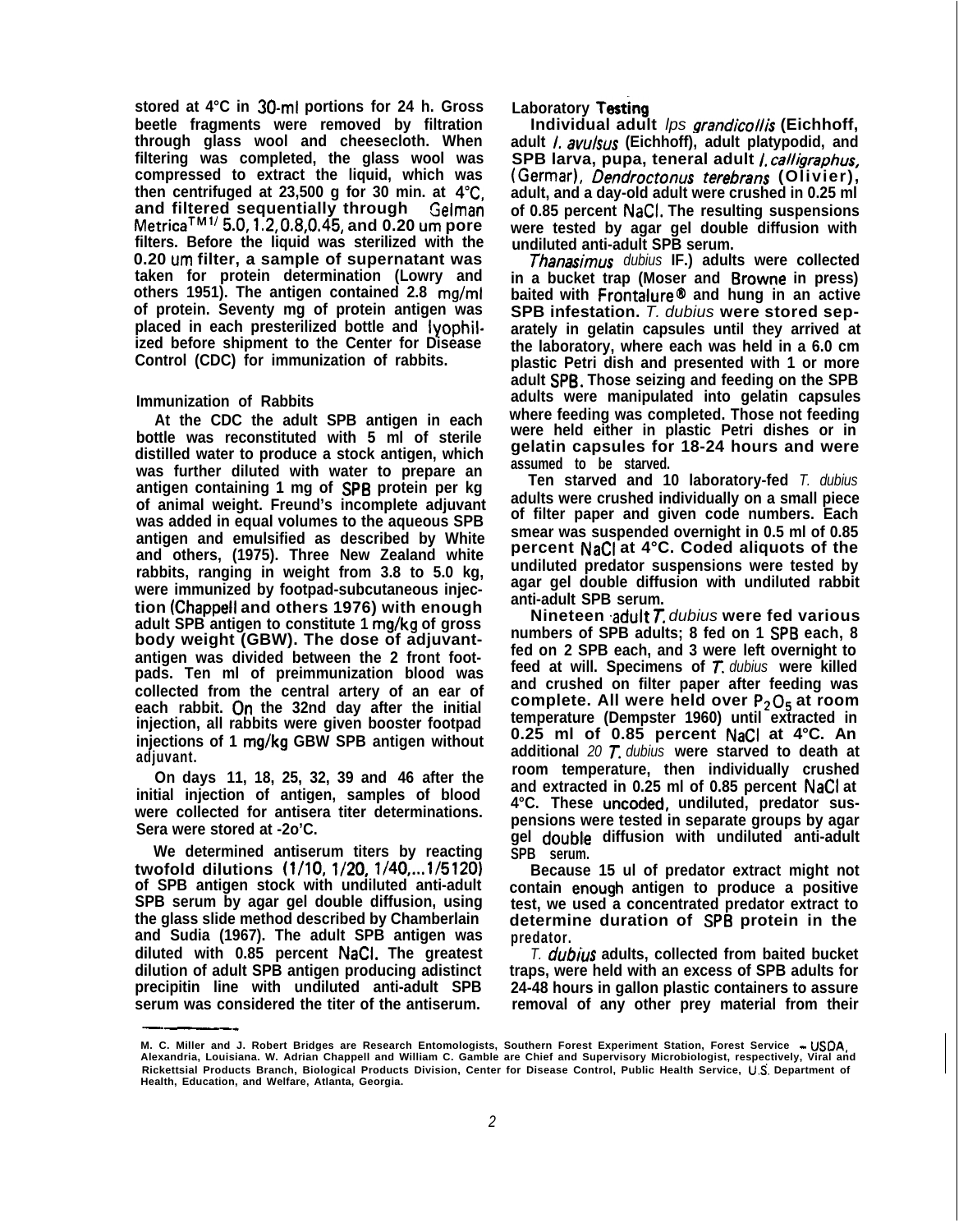**digestive systems. Each T.** *dubius* **adult was placed in a 6.0 cm plastic petri dish and presented with 1 or more adult SPB. Those seizing and feeding on the adult SPB were manipulated into gelatin capsules. These T.** *dub&s* **were held without feeding for 0 to 36 hours and were killed by freezing at 4-hour intervals. They were extracted as previously described and a 15 ul portion of each 0.25 ml extract was tested against undiluted homologous anti-adult SPB serum by agar gel double diffusion. The remaining 235 ul were concentrated by lyophilization, reconstituted in 15 ul of** distilled, demineralized H<sub>2</sub>O and tested as pre**viously described.**

## **RESULTS AND DISCUSSION**

**Titers for the rabbit-produced, anti-adult SPB sera reached l/80 on day 18, and all 3 rabbit antisera reached titers of l/160 on days 25 and 32. Downe and West (1954) indicate that acceptable results in detecting prey in a predator can be obtained with titers as low as l/100. Although anti-SPB sera from all 3 rabbits were used in the experiments described above, the results with antiserum from rabbit No. 3 were the most consistent and are presented in table 1.**

**The anti-adult SPB serum is not genus specific. We obtained positive reactions to extracts of adult** *I. calligraphus,* **adult** *I. grandicollis,* **SPB larva, pupa, teneral adult, day-old adult, and adult** *0. terebrans.* **Downe and West (1964)** and Boreham<sup>2</sup> found that antisera made from **adult antigen of insects with paurometabolous development are sensitive to antigen from at least the older nymphal instars. Downe and West (1964) hypothesize that adult hemolymph may contain nymphal antigens and discrete adult antigens. Our results indicate that the same may be true of insects that exhibit holometabolous development.**

**Table 1 shows the increase in sensitivity of the anti-adult SPB serum to its homologous antigen as time passes. With day-46 anti-adult SPB serum, all 10 of the** *T. dubius* **adults that fed on adult SPB produced positive precipitin reactions. Seven of the 10 predators starved from 18-24 hours after feeding produced negative precipitin tests. There were 3 positive tests, #2,7, and 14. These may be the result of the more sensitive antisera reacting to small amounts of the SPB protein in the 15 ul samples from the**

Table 1 - Precipitin *reactions* to individual predator extracts.

|                |               |    |    | Days antiserum collected after initial |    |    |    |
|----------------|---------------|----|----|----------------------------------------|----|----|----|
| T. dubius      | Fed on<br>SPB |    |    | immunization                           |    |    |    |
| number         |               | 11 | 16 | 25                                     | 32 | 39 | 46 |
|                | No            |    |    |                                        |    |    |    |
| $\mathbf{2}$   | No            |    |    |                                        |    |    |    |
| 3              | Yes           |    |    |                                        | +  |    |    |
| 4              | Yes           |    |    |                                        |    | ╇  | +  |
| 5              | Yes           |    |    |                                        | ٠  | ÷  | ╋  |
| 6              | No            |    |    |                                        |    |    |    |
| $\overline{1}$ | No            |    |    |                                        |    |    |    |
| 8              | Yes           |    |    |                                        |    |    |    |
| 9              | Yes           | ٠  |    |                                        | ┿  | ╇  | ÷  |
| 10             | No            |    |    |                                        |    |    |    |
| 11             | Yes           |    |    |                                        | ╇  | +  | ╇  |
| 12             | No            |    |    |                                        |    |    |    |
| 13             | Yes           |    |    |                                        |    | ۰  |    |
| 14             | No            |    |    |                                        | ۰  |    |    |
| 15             | No            |    |    |                                        |    |    |    |
| 16             | Yes           | ÷  | ۰  | ۰                                      | ∔  |    |    |
| 17             | No            |    |    |                                        |    |    |    |
| 18             | Yes           | ÷  |    | ۰                                      |    |    |    |
| 19             | Yes           |    |    |                                        |    |    |    |
| 20             | No            |    |    |                                        |    |    |    |

*T. dubius* **adults that retained incompletely digested \$PB material in their gut from eating adult SPB captured in the bucket trap with them. Greenstone finds that some spiders stop digesting when starved and retain detectable prey for a week.3**

**Positive reactions in tests 2 and 14 first occur with day-32 antiserum, and only with day-46 antiserum for test 7. An explanation for the delayed positive test is that, since each visible precipitin line is the result of more than one** antigen-antibody system (Crowle 1973), not **enough of the particular antibody required for a visible precipitin line was produced until at least days 32 or 46.**

**In another experiment;** *19 T. dubius* **adults that had fed on either 1 or 2 SPB adults, or had fed overnight, gave positive precipitin tests in every case. When extracts of the** *20 T. dubius* **adults that were starved to death were tested, no precipitin tests were positive. Control agar gel double diffusion tests with undiluted SPB antigen against homologous anti-adult SPB serum were positive in every case.**

**Table 2 shows the effect of time on starvation and the use of dilute and concentrated predator extractions in the agar gel double diffusion test. The number of positive tests decreases rapidly when 15 ul of predator extract are used until**

- **2 Dr. P. F. L. Boreham, Imperial CoIlego Field Station, Silwood Park, Ascot, Barks.** SLEJPV,parsonal communicatfon.
- **3 Dr. Matthew Greenrtone, University of California, lrvins 92717, parsonal communication.**

<sup>1</sup> Use of trade names is solely for the purpose of identification and does not constitute endorsement by the U.S. Department of Agri**culture or U.S. Department of Health, Education and Welfare.**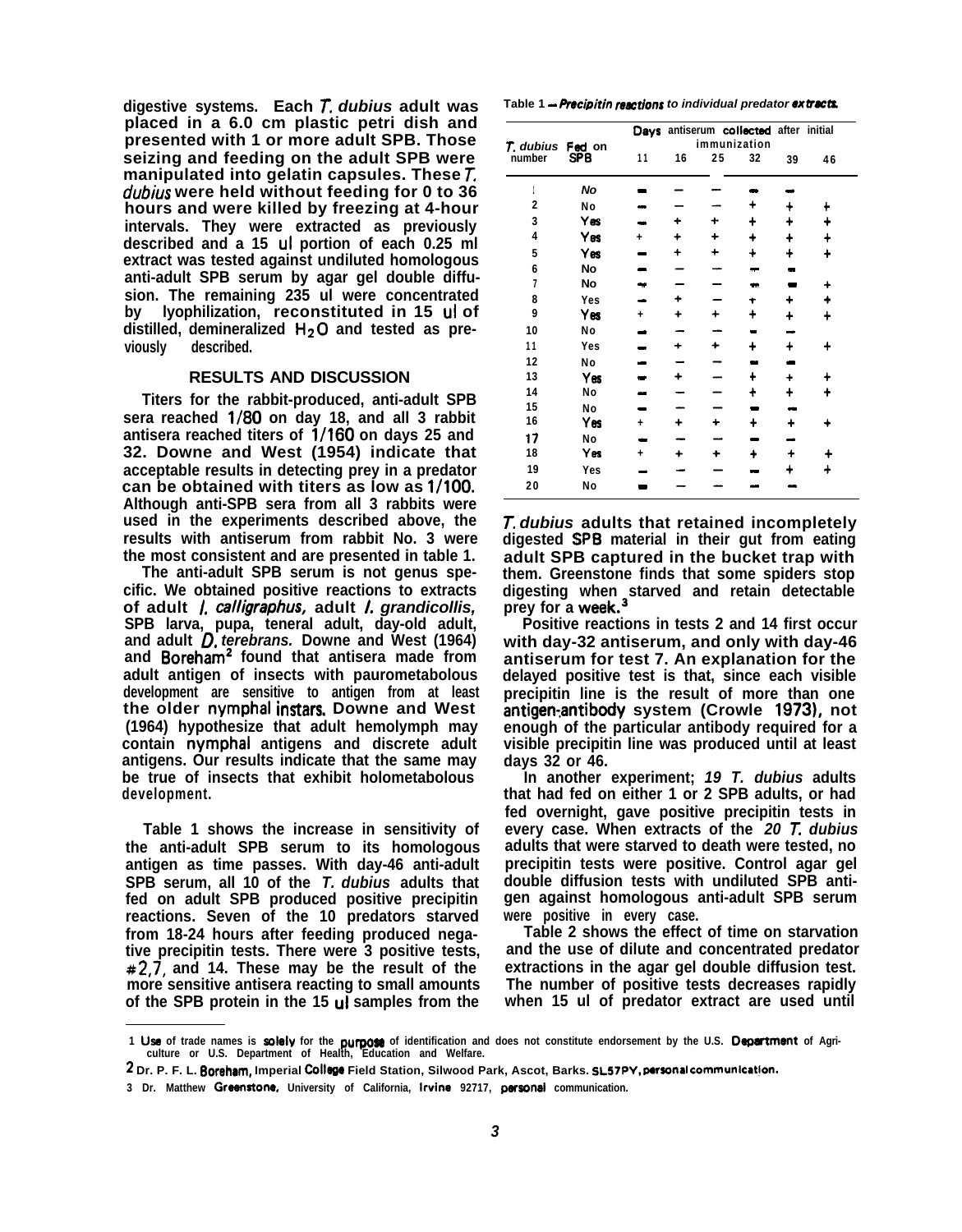|  |                                    |  |  |  |  | Table 2. -- Effect of starvation and $\mu$ se of partial and whole predator extracts on |  |
|--|------------------------------------|--|--|--|--|-----------------------------------------------------------------------------------------|--|
|  | the agar get double diffusion test |  |  |  |  |                                                                                         |  |

|                              |                     | % Positive Tests |                                            |  |  |  |  |
|------------------------------|---------------------|------------------|--------------------------------------------|--|--|--|--|
| <b>Hours</b><br>Post-Feeding | No. of<br>T. dubius | 15 ul<br>extract | Concentrated<br>Extract $(235 \text{ ul})$ |  |  |  |  |
| 0                            | 13                  | 66.6             | 100                                        |  |  |  |  |
| 4                            | 14                  | 85.7             | 100                                        |  |  |  |  |
| 8                            | 12                  | 83.3             | 100                                        |  |  |  |  |
| 12                           |                     | 57.1             | 100                                        |  |  |  |  |
| 16                           |                     | 0                | 100                                        |  |  |  |  |
| 20                           | 15                  | 0                | 100                                        |  |  |  |  |
| 28                           | 10                  |                  | 100                                        |  |  |  |  |
| 36                           | 8                   |                  | 75                                         |  |  |  |  |

**there are no positive tests for 16 and 20 hours. Using the concentrated predator extracts, we achieved 100 percent positive tests through 28 hours after feeding. The tests were arbitrarily terminated at 36 hours when less than 100 percent results were achieved. Probably** *J. dubius* **adults in the field would not be without food this long (Thatcher and Pickard 1966). Negative findings for 7 of the 10 starved T.** *dubius* **adults in the previous experiment (table 1) are more likely the result of using a portion of the predator extract (15 ul) rather than the whole insect concentrate.**

**Use of a whole insect concentrate and a broad spectrum antiserum produced positive results in the controlled laboratory feeding study (table 2). Research is in progress to increase test sensitivity and produce a species specific antiadult SP8 serum.**

#### **REFERENCES CITED**

**Amman, G. D.**

**1970. Prey consumption and variations in larval biology of** *Enoclerus sphegeus* **(Coleoptera: Cleridae). Can. Entomol. 102:1374-1379.**

**Amman, G. D.**

**1972. Prey consumption of** *Jhanasinus unduletus,* **a predator of the mountain pine beetle. Environ. Entomol. 1:528-530.**

**Berryman, A. A.**

**1967. Estimation of** *Dendroctonus brevicomis* **(Coleoptera: Scolytidae) mortality caused by insect predators. Can. Entomol. 99: 1009-1014.**

**Browne, L. E.**

**associates. J. Econ. Entomol. 193:265-275. 65:1499-1501. Moore, G. E.**

- **1967. Methods for the study of mosquitoes as virus hosts and vectors. Methods in Virology 1:63-103.**
- **Chappell, W. A., W. C. Gamble, H. S. Lindsey, and E. H. George.**
	- **1976. Antisera for identifying insect blood** meals by double immunodiffusion. Arthropod-Borne virus Information Exchange. **No. 31:41-44,**
- **Crowle, A. J.**
	- **1973. Irnmunodiffusion. 2nd ed., Academic Press, Inc., New York. 545 pp.**

**Dasgupta, A., and A. C. Cunliffe**

**1970. Common, antigenic determinants in** extracts of house dust and *Dermatopha-***~~~8g~ecies. Clin. Exp. tnimynok \* .**

**Dempster, J. P. \***

- **1960. A quantitative study of the predators of the eggs and larvae of the broqm beetler,** *Phytodecta olivacea* Forester, using the **precipitin test. J. Anim. Ecol. 29:149-167.**
- **Downe, A. E. R., and A. S. West.**
	- **1954. Progress in the use of the precipitin test in entomological studies. Can. Entomol. 86:181-184.**
- Downe, A. E. R., and A. S. West.
- **1964. The serological specificity of hemolymph antigens in various stages of insect development. Pages 555-562** *in C.* **A. Leone, ed. Taxonomic biochemistry and serology. Ronald Press Co., New York.**

**Kiritani, K., and J. P. Dempster.**

**1973. Different approaches to the quantitative evaluation of natural enemies. J. Appt. Ecol. 10:323-330.**

**Lowry, 0. H., N. J. Rosebrough, A. L. Farr, and R. J. Randall.**

**1972. An emergence cage and refrigerated' 1951. Protein measurement with the folin collector for wood-boring insects and their phenol reagent. J. Biol. Chem.**

**Chamberlain, R. W., and W. 0. Sudia. 1972. Southern pine beetle mortality in**